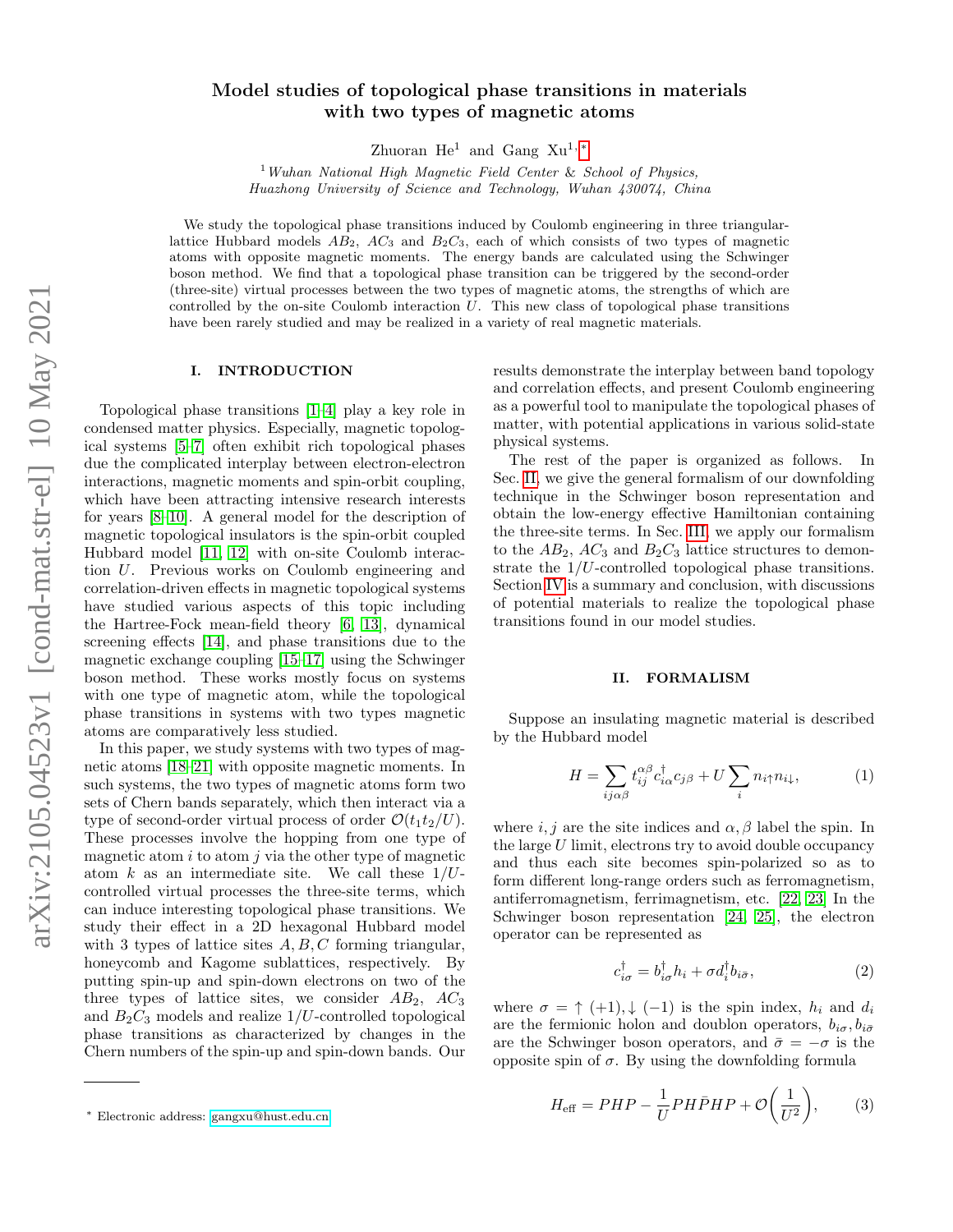where  $P$  is the projection operator into the Hilbert space of no doublons, we obtain the low-energy effective Hamiltonian of the chargeons

$$
H_{\text{eff}} = \sum_{ij} \tilde{t}_{ij} h_i h_j^{\dagger} = \sum_{ij} \tilde{t}_{ij} f_i^{\dagger} f_j.
$$
 (4)

A particle-hole transformation has been done from the holons  $h_i \mapsto f_i^{\dagger}$  to the chargeons, with the effective hopping amplitudes  $\tilde{t}_{ij}$  given by

$$
\tilde{t}_{ij} = \sum_{\alpha\beta} b_{i\alpha}^{\dagger} \left( t_{ij}^{\alpha\beta} - \frac{1}{U} \sum_{k\gamma\delta} \gamma \delta t_{ik}^{\alpha\delta} t_{kj}^{\gamma\beta} b_{k\overline{\delta}}^{\dagger} b_{k\overline{\gamma}} \right) b_{j\beta}.
$$
 (5)

The derivation of Eqs.  $(4)$ – $(5)$  will be given in Appendix [A.](#page-5-0) For magnetically ordered systems, the bosonic operators can be viewed as c-numbers in the Bose-Einstein condensation (BEC) approximation [\[26,](#page-7-2) [27\]](#page-7-3). Previous works on topological phase transitions mostly focus on those transitions induced by changes of the electronic hopping amplitudes  $t_{ij}^{\alpha\beta}$ , which may give rise to gap closing, band inversion [\[28,](#page-7-4) [29\]](#page-7-5), etc. Here with Eq. [\(5\)](#page-1-2), we can study two more types of topological phase transitions in terms of  $t_{ij}$ , i.e., a) those induced by changing the magnetic structure and b) those induced by  $1/U$  that controls the strengths of the three-site virtual processes. This paper focuses on the latter situation. We consider gap closing of the chargeon bands induced by the change of Hubbard U without changing the magnetic structure.

For simplicity, we consider a special case for 2D systems that the bare hopping  $t_{ij}^{\alpha\beta} = t_{ij}^{\alpha} \delta_{\alpha\beta}$  conserves spin and that the magnetic structure is collinear ferrimagnetic in the z direction. Since the magnetic moments have zero  $x, y$  components, and no double occupancy is allowed in the large U limit, every site can be occupied by either the spin-up electrons or the spin-down electrons only. In such a situation, Eq. [\(5\)](#page-1-2) simplifies to

$$
\tilde{t}_{ij} = \sum_{\sigma} z_{i\sigma}^* z_{j\sigma} \left( t_{ij}^{\sigma} - \frac{1}{U} \sum_{k} t_{ik}^{\sigma} t_{kj}^{\sigma} |z_{k\bar{\sigma}}|^2 \right), \quad (6)
$$

where the bosonic operators  $b_{i\sigma} \mapsto z_{i\sigma}$  have been mapped to c-numbers. Now we have a Hamiltonian with two sets of bands formed by electrons on spin-up sites and spindown sites, which interact via the second-order virtual processes described by the three-site  $\mathcal{O}(1/U)$  terms. In this paper, we use Eq. [\(6\)](#page-1-3) as our simplified formula. Other magnetically ordered systems with more complex spin configurations such as noncollinear and spiral spin structures can be studied using Eq. [\(5\)](#page-1-2).

#### <span id="page-1-0"></span>III. RESULTS

To study the topological phase transitions within the framework of Eq. [\(6\)](#page-1-3), we construct a 2D lattice structure  $AB_2C_3$  with hexagonal symmetry (see Fig. [1\)](#page-1-4). The A

<span id="page-1-1"></span>

<span id="page-1-4"></span><span id="page-1-2"></span>FIG. 1. The 2D hexagonal lattice structure  $AB_2C_3$ . The A sites form a triangular lattice, the B sites form a honeycomb lattice, and the C sites form a Kagome lattice, all sharing the same lattice vectors  $\vec{a}_1$  and  $\vec{a}_2$ .

sites form a triangular lattice with one band, which is topologically trivial. The  $B$  sites form a honeycomb lattice with two bands, which realize the Haldane model. The  $C$  sites form a Kagome lattice with three bands. We will put opposite magnetic moments on two of the three types of lattice sites and consider electronic phases in the  $AB_2$ ,  $AC_3$  and  $B_2C_3$  structures, respectively.

### <span id="page-1-5"></span>A. The AB<sup>2</sup> structure

<span id="page-1-3"></span>We consider an electronic phase with  $N_{\uparrow} = N_{\downarrow} = 1$ per unit cell. In case that the on-site orbital energy of an empty  $A$  site is lower than that of an empty  $B$  site, one of the spin species (e.g. the  $\downarrow$  electrons) would first singly occupy the A sites. Then the other spin species (the  $\uparrow$  electrons) would not occupy the A sites because of the Hubbard  $U$ , but instead occupy the  $B$  sites at occupancy 0.5. When the SOC is considered, the  $B$  sites become gapped and the ↑ electrons realize the Haldane model with real nearest-neighbor hopping  $t_1$  and complex next-nearest-neighbor hopping  $t_2$ . We also consider a real para-position hopping  $t_3$  among the  $B$  sites and denote the real nearest  $A-B$  site hopping as t. Following Eq. [\(6\)](#page-1-3), the effective hoppings  $\tilde{t}_{1-3}$  are given by

$$
\tilde{t}_1 = \frac{1}{2} \left( t_1 - \frac{2t^2}{U} \right), \quad \tilde{t}_{2,3} = \frac{1}{2} \left( t_{2,3} - \frac{t^2}{U} \right).
$$
 (7)

Here we assume the boson fields  $z_{A\downarrow} = 1$ ,  $z_{A\uparrow} = 0$  on the A sites and  $z_{B\uparrow} = 1/\sqrt{2}$ ,  $z_{B\downarrow} = 0$  on the B sites. In Eq.  $(6)$ , when the  $i, j$  labels are on the B sites, we have  $\sigma = \uparrow$  and thus the k label must be on the A sites, which are occupied by  $\bar{\sigma} = \downarrow$ , so as to mediate a three-site virtual process  $j \to k \to i$ . All three hoppings  $\tilde{t}_{1-3}$  are renormalized by such three-site virtual processes. Due to the three-site-enhanced hopping  $t_3$ , the  $AB_2$  model can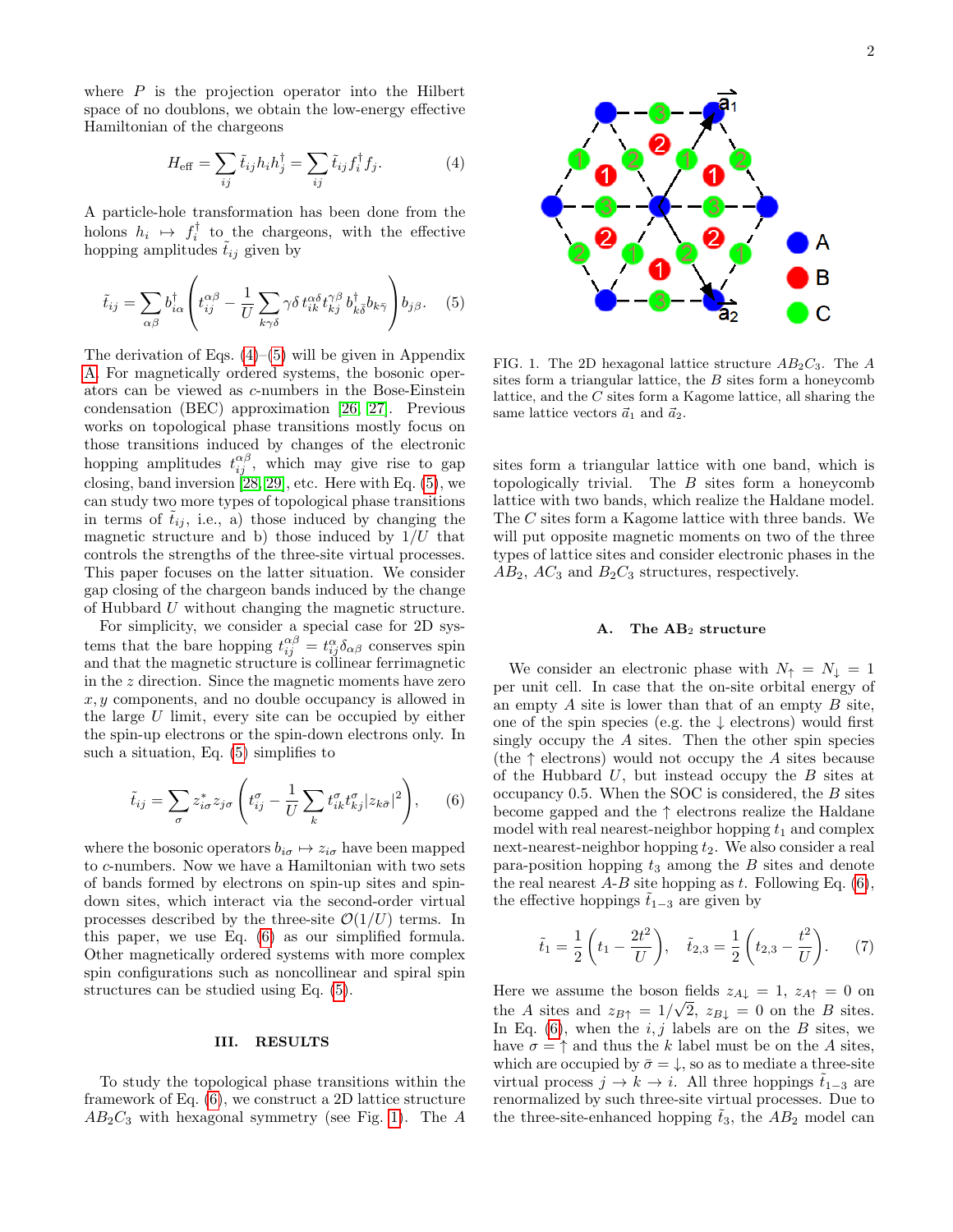

<span id="page-2-0"></span>FIG. 2. The Chern bands of the B sites (honeycomb) in the  $AB_2$  model. Hopping amplitudes  $t_1 = -0.15 \text{ eV}, t_2 = (0.06 +$ 0.04i) eV,  $t_3 = -0.01$  eV,  $t = 0.8$  eV. Hubbard  $U = 10$  eV in (a) and  $U = 4$  eV in (b). The Chern numbers  $C_{1,2}$  indicate a topological phase transition (critical  $U = 5.3$  eV).

now realize beyond-Haldane phases with occupied-band Chern numbers  $\pm 2$ .

In terms of the effective hoppings  $t_{1-3}$ , the spin-up Hamiltonian (i.e., chargeon Hamiltonian restricted to B sites) in atomic gauge takes the form

$$
H_B(\vec{k}) = \begin{bmatrix} 2\operatorname{Re}[\tilde{t}_2\zeta_2^*(\vec{k})] & \tilde{t}_1\zeta_1^*(\vec{k}) + \tilde{t}_3\zeta_1(2\vec{k})\\ \tilde{t}_1\zeta_1(\vec{k}) + \tilde{t}_3\zeta_1^*(2\vec{k}) & 2\operatorname{Re}[\tilde{t}_2\zeta_2(\vec{k})] \end{bmatrix}, (8)
$$

where the functions  $\zeta_{1,2}(\vec{k})$  are given by

$$
\zeta_1(\vec{k}) = e^{i\vec{k}\cdot\frac{\vec{a}_1 - \vec{a}_2}{3}} + e^{i\vec{k}\cdot\frac{\vec{a}_1 + 2\vec{a}_2}{3}} + e^{-i\vec{k}\cdot\frac{2\vec{a}_1 + \vec{a}_2}{3}},\qquad(9a)
$$

$$
\zeta_2(\vec{k}) = e^{i\vec{k}\cdot\vec{a}_1} + e^{i\vec{k}\cdot\vec{a}_2} + e^{-i\vec{k}\cdot(\vec{a}_1 + \vec{a}_2)}.
$$
\n(9b)

A topological phase transition can be realized as shown in Fig. [2.](#page-2-0) In Fig. [2a](#page-2-0), the Hubbard  $U = 10$  eV is large. The two spin species are clearly separated by the Hubbard interaction with almost forbidden three-site virtual hoppings. The spin-up electrons form a Haldane phase on the B sites with occupied-band Chern number  $C_1 = +1$ and unoccupied-band Chern number  $C_2 = -1$ . The



<span id="page-2-1"></span>FIG. 3. The Chern bands of the C sites (Kagome) in the AC<sub>3</sub> structure. Hopping amplitudes  $t_1 = -(0.6 + 0.2i)$  eV,  $t_2 = (0.1 + 0.1i)$  eV,  $t_3 = -0.25$  eV,  $t = 0.8$  eV. Hubbard  $U =$ 10 eV in (a) and  $U = 4$  eV in (b). The Chern numbers  $C_{1-3}$ indicate a topological phase transition (critical  $U = 4.9 \text{ eV}$ ).

spin-down electrons fully occupy the triangular sites (A sites) and form a topologically trivial band (not plotted) with Chern number 0. As  $U$  gets smaller, the threesite virtual processes  $\sim \mathcal{O}(1/U)$  become stronger and the para-position hopping  $\tilde{t}_3$  is significantly enhanced. The band gap in Fig. [2a](#page-2-0) then closes at the M point at critical  $U = 5.3$  eV and reopens as U is further reduced to form a beyond-Haldane phase with  $C_1 = -2$  and  $C_2 = +2$  (see Fig. [2b](#page-2-0) for  $U = 4$  eV). Since the contribution  $t^2/U$  of the second-order virtual processes is real, the imaginary part Im  $\tilde{t}_2 = \text{Im } t_2$  remains unaffected by U. Therefore, the system can undergo topological phase transitions between  $C_1 = +1 \leftrightarrow -2$  (if Im  $t_2 > 0$ ) or  $C_1 = -1 \leftrightarrow +2$ (if Im  $t_2$  < 0), but not in between the  $C_1 = \pm 1$  (or  $\pm 2$ ) phases by tuning U.

## <span id="page-2-2"></span>B. The  $AC<sub>3</sub>$  structure

Consider an electronic phase in which the A sites are singly occupied by the  $\downarrow$  electrons and the C sites are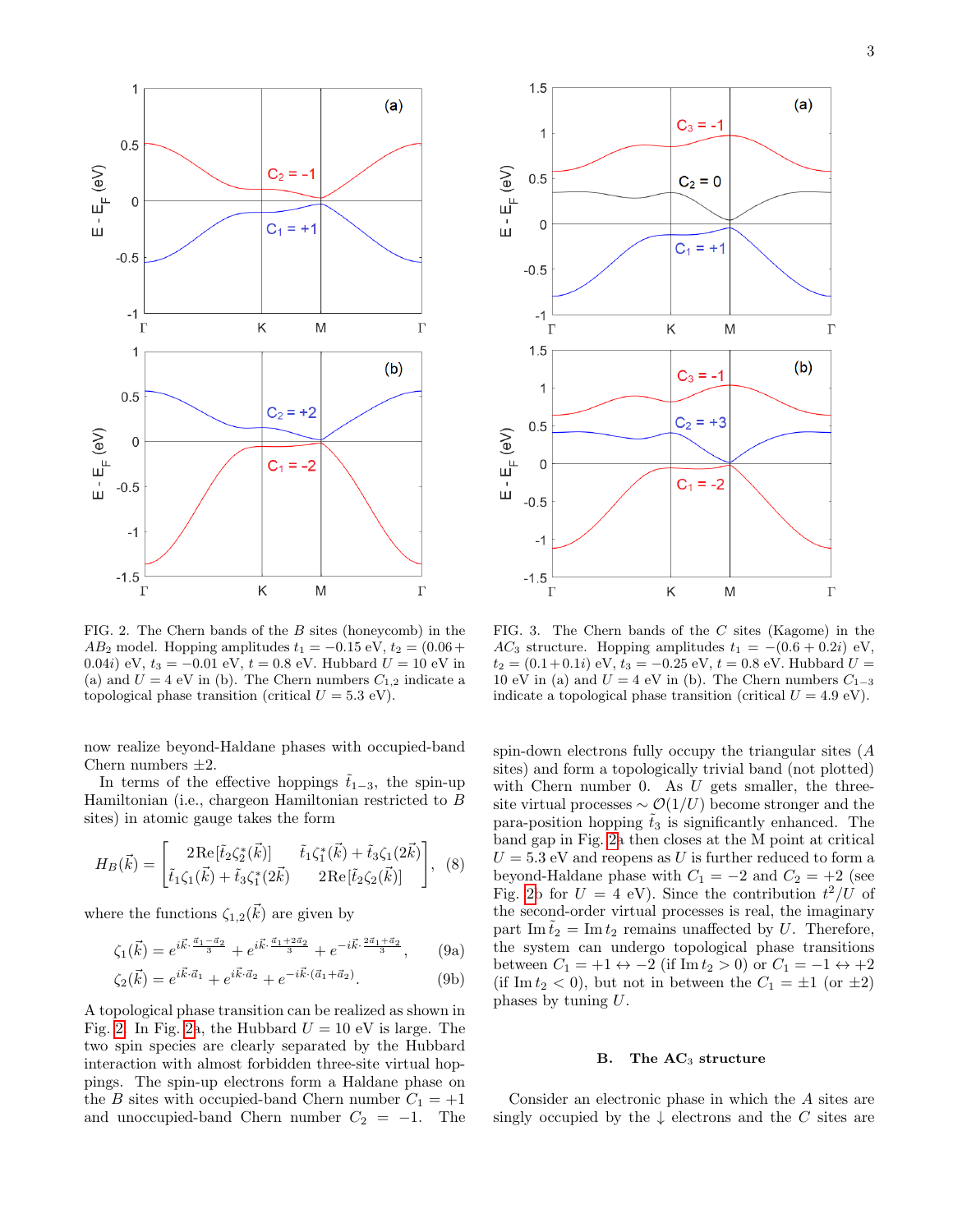occupied by the  $\uparrow$  electrons at occupancy 1/3. The situation is similar to  $AB_2$ , except that the C sites form a Kagome lattice. We consider the nearest-neighbor and next-nearest-neighbor hoppings  $t_1$ ,  $t_2$ , and real paraposition hopping  $t_3$  of the C-site hexagons. Both  $t_1$  and  $t_2$  can be complex. The real nearest-neighbor  $A-C$  site hopping is denoted as  $t$ . From Eq.  $(6)$ , we have

$$
\tilde{t}_{1-3} = \frac{1}{3} \left( t_{1-3} - \frac{t^2}{U} \right),\tag{10}
$$

assuming  $z_{A\downarrow} = 1$ ,  $z_{A\uparrow} = 0$  for the A sites and  $z_{C\uparrow} =$  $1/\sqrt{3}$ ,  $z_{C\downarrow} = 0$  for the C sites. In terms of  $\tilde{t}_{1-3}$ , the C-site Kagome Hamiltonian takes the form

$$
H_C(\vec{k}) = \sum_{\nu=1}^{3} H_C^{(\nu)}(\vec{k}), \tag{11}
$$

where the nearest-neighbor hopping  $H_C^{(1)}$  $C^{(1)}(\vec{k})$ , the nextnearest-neighbor hopping  $H_C^{(2)}$  $C^{(2)}(\vec{k})$  and the para-position hopping  $H_C^{(3)}$  $_C^{(3)}(\vec{k})$  Hamiltonians are given specifically in Appendix [B.](#page-5-1) A topological phase transition analogous to the  $AB_2$  situation is realized in Fig. [3.](#page-2-1) In Fig. [3a](#page-2-1), the Hubbard  $U = 10$  eV is large and the three-site virtual hoppings are almost forbidden. As U gets smaller, the para-position hopping  $\tilde{t}_3$  is significantly enhanced. The occupied-band Chern number changes from  $C_1 = +1$  (see Fig. [3a](#page-2-1)) to  $C_1 = -2$  (see Fig. [3b](#page-2-1)) when the gap closes at the M point at critical  $U = 4.9$  eV. In the mean time, the Chern number  $C_2$  of the middle band changes from 0 to +3 and the Chern number of the flat band on the top  $C_3 = -1$  remains unchanged.

In Secs. [III A](#page-1-5)[–III B,](#page-2-2) we have studied the enhancement effect of para-position hopping  $\tilde{t}_3$  due the three-site virtual processes proportional to  $1/U$ . We find that in both the honeycomb and the Kagome lattices, the threesite processes can lead to topological phase transitions of  $C_1 = +1 \leftrightarrow -2$  (or symmetrically  $C_1 = -1 \leftrightarrow +2$ ) by closing the band gap at the M point. Because  $t^2/U$ is real, we cannot realize topological phase transitions between the  $C_1 = \pm 1$  phases. We will demonstrate in Sec. [III C](#page-3-0) that the  $+1 \leftrightarrow -1$  transitions can be realized in the  $B_2C_3$  model by making the contributions of the three-site processes  $\mathcal{O}(tt'/U)$  complex.

### <span id="page-3-0"></span>C. The  $B_2C_3$  structure

In this section, we consider an electronic phase with  $N_{\uparrow} = N_{\downarrow} = 2$  per unit cell. Let the two B sites in a unit cell be singly occupied by the ↓ electrons and the three C sites be occupied by  $\uparrow$  electrons at occupancy 2/3. We consider the hoppings  $t, t'$  between the B-C sites and hoppings  $t_1, t_2$  among the C sites as shown in Fig. [4.](#page-3-1) Since the total Chern number of the two spindown bands on the  $B$  sites is zero (c.f. Fig. [2a](#page-2-0)), we focus on the topological properties of the Kagome bands, which



<span id="page-3-3"></span><span id="page-3-1"></span>FIG. 4. The hoppings considered in  $B_2C_3$ . Here  $t, t'$  are between the  $B-C$  sites and  $t_1, t_2$  are the nearest-neighbor and next-nearest-neighbor hoppings of the C-site Kagome lattice. All hoppings except  $t$  can be complex due to the SOC. The para-position hoppings are ignored.

are controlled by  $1/U$ . From Eq. [\(6\)](#page-1-3), we have

<span id="page-3-2"></span>
$$
\tilde{t}_1 = \frac{2}{3} \left( t_1 - \frac{t^2}{U} \right), \quad \tilde{t}_2 = \frac{2}{3} \left( t_2 - \frac{2tt'}{U} \right),
$$
\n(12)

assuming  $z_{B\downarrow} = 1$ ,  $z_{B\uparrow} = 0$  and  $z_{C\uparrow} = \sqrt{2/3}$ ,  $z_{C\downarrow} = 0$ . The para-position hopping  $\tilde{t}_3 = 0$  of the Kagome lattice is ignored. Even though  $\tilde{t}_3$  can be mediated by  $t'^2/U$ , these contributions are small assuming  $|t| \gg |t'|$ . Notice that the  $B-C$  site hopping t is real, while  $t'$  can be complex due to SOC. We define for  $\uparrow$  electrons that the blue-line hoppings in Fig. [4](#page-3-1) is  $t'$  in clockwise directions and  $(t')^*$  in counter-clockwise directions. The Hamiltonian  $H_C(\vec{k})$  is still given in Appendix [B](#page-5-1) with the effective hoppings  $\tilde{t}_{1,2}$ now given by Eq. [\(12\)](#page-3-2). A topological phase transition is realized as shown in Fig. [5.](#page-4-1)

In Fig. [5a](#page-4-1), the Hubbard  $U = 10$  eV and the occupiedband Chern number  $C_1 + C_2 = +1$ , which is determined by the imaginary parts  $\text{Im } \tilde{t}_{1,2}$  of the effective hoppings in the Kagome lattice. As U gets smaller, since  $t^2/U$  is real, Im  $\tilde{t}_1$  remains unchanged, so only the  $tt'/U$  term in Eq. [\(12\)](#page-3-2) can affect  $\text{Im } t_2$ . The band gap closes at the K point at critical  $U = 5.3$  eV and then reopens to give rise to a  $C_1 + C_2 = -1$  phase as U further decreases to 4 eV (see Fig. [5b](#page-4-1)). The Chern number of the flat band at the bottom  $C_1 = +1$  remains unchanged throughout the process. Because the imaginary part of the hopping amplitudes can be tuned by  $1/U$ , the phase separation between Chern numbers  $\pm 1$  is broken. A topological phase transition between the  $\pm 1$  phases can now be realized by tuning the Hubbard  $U$  due to the complex virtual hopping  $\mathcal{O}(tt'/U)$ .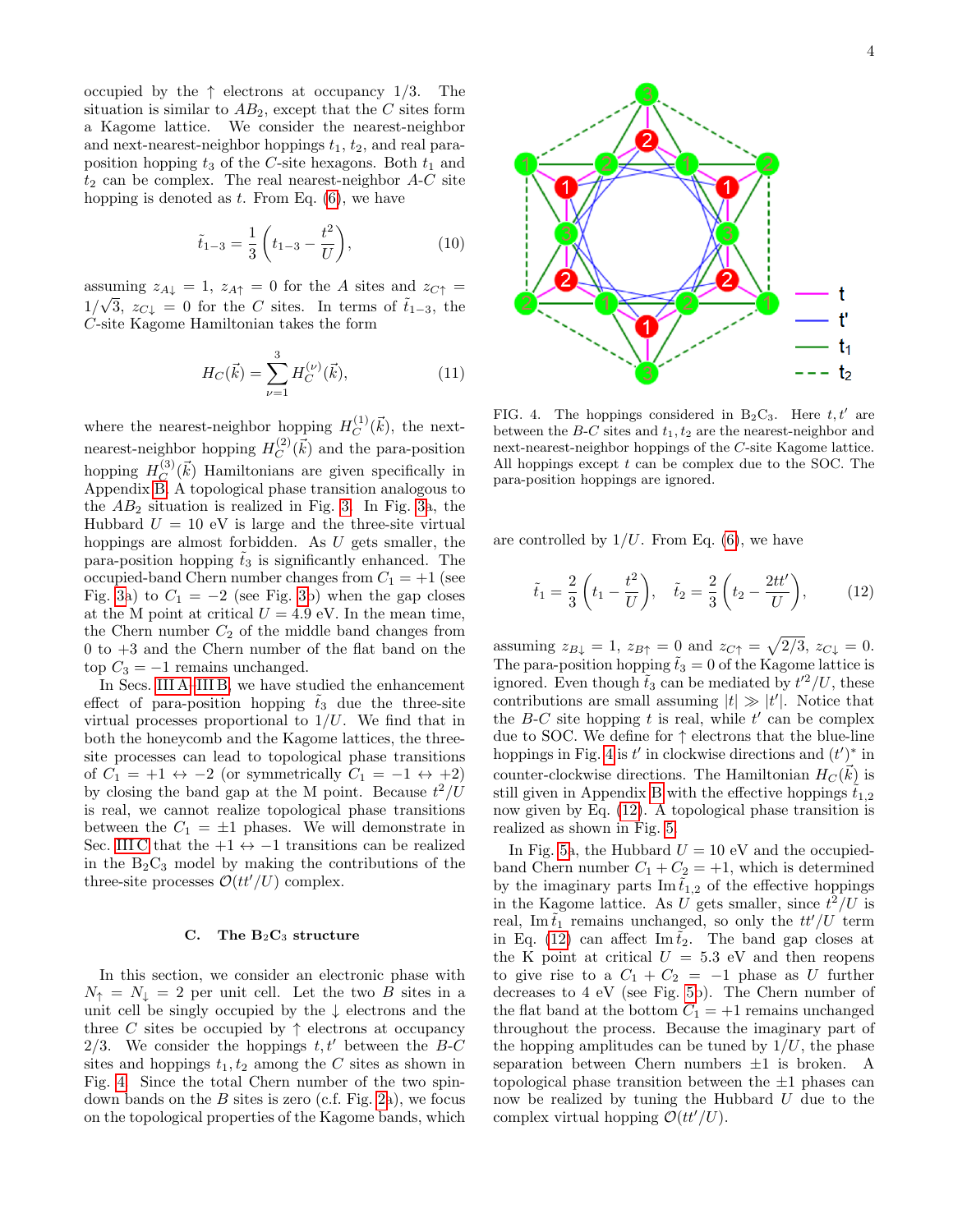

<span id="page-4-1"></span>FIG. 5. The Chern bands of the C sites in the  $B_2C_3$  model. Hopping amplitudes  $t_1 = (0.6 - 0.1i)$  eV,  $t_2 = -(0.1 +$ 0.02*i*) eV,  $t = 0.8$  eV,  $t' = (0.1+0.1i)$  eV. Hubbard  $U = 10$  eV in (a) and  $U = 4$  eV in (b). The Chern numbers  $C_{1-3}$  indicate a topological phase transition (critical  $U = 5.3$  eV).

#### <span id="page-4-0"></span>IV. CONCLUSION

We have demonstrated in this paper that the threesite virtual processes in the large  $U$  limit of the Hubbard model can exhibit interesting renormalization effects of the hopping amplitudes and give rise to topological phase transitions in the low-energy effective theory. We constructed 2D lattice models to realize the  $1/U$  control of the honeycomb and Kagome lattices. In the  $AB_2$  model, a topological phase transition between the Haldane phase and beyond-Haldane phase is realized by considering the enhancement effect of the para-position hopping  $\tilde{t}_3$  due to the A-site mediated virtual hoppings proportional to  $1/U$ . The  $AC_3$  model realizes a similar phase transition on the Kagome lattice. Both transitions close the band gap at the M point. In the  $B_2C_3$  model, we also realize topological phase transitions on the Kagome lattice, but the band gap closes at the K point. The contribution  $\mathcal{O}(tt'/U)$  of the three-site processes can be complex and drives the system across the phases boundary of occupied-band Chern number  $= \pm 1$ .



<span id="page-4-2"></span>FIG. 6. Possible realizations of the  $AB_2C_3$  lattice in a 3D hexagonal crystal structure with (a) alternating  $AB_2$  and  $C_3$ layers and (b) alternating  $AC_3$  and  $B_2$  layers. Both structures have the P6/mmm space group symmetry.

The phase transitions found in our model studies are realized using collinear antiferromagnetic (or ferrimagnetic) spin configurations. The spin-up and spindown electrons occupy inequivalent lattice sites. In the examples shown in this paper, for simplicity, we let one spin species fully occupy one type of lattice site so as to be topologically trivial, and use them to control the topological phase of the other spin species via the threesite terms. Interesting directions for further studies could be that both spin species exhibit topological properties and mutually influence each other via the three-site terms, or the realization of similar Coulomb engineering effects in non-collinear spin systems.

Finally, we would like to discuss the possible realizations of our model in real materials. The  $1/U$ controlled topological phase transitions can be realized without restricting the atoms to the same 2D plane. Two possible 3D structures are shown in Fig. [6,](#page-4-2) both with P6/mmm symmetry. Examples of materials with the structure of Fig. [6a](#page-4-2) are  $R\text{Co}_3\text{B}_2$  [\[30\]](#page-7-6) with  $R = \text{rare}$ earth elements, and also  $GdNi<sub>3</sub>Ga<sub>2</sub>$  [\[31\]](#page-7-7), etc, which are potential candidates for the  $AC_3$  model of two types of magnetic atoms. Coplanar  $AC_3$  candidates include the TiNi<sub>3</sub>-type compounds  $[32-34]$  $[32-34]$  with shifted layers of close-packed  $AC_3$  structures. Candidates for the  $AB_2$ model include e.g.  $UNi<sub>2</sub>Al<sub>3</sub>$  [\[35\]](#page-7-10) and EuCo<sub>2</sub>Al<sub>9</sub> [\[36\]](#page-7-11), etc. We expect our work to be interesting to the fields of magnetism in alloys, ferrimagnets and other materials with multiple types of magnetic atoms.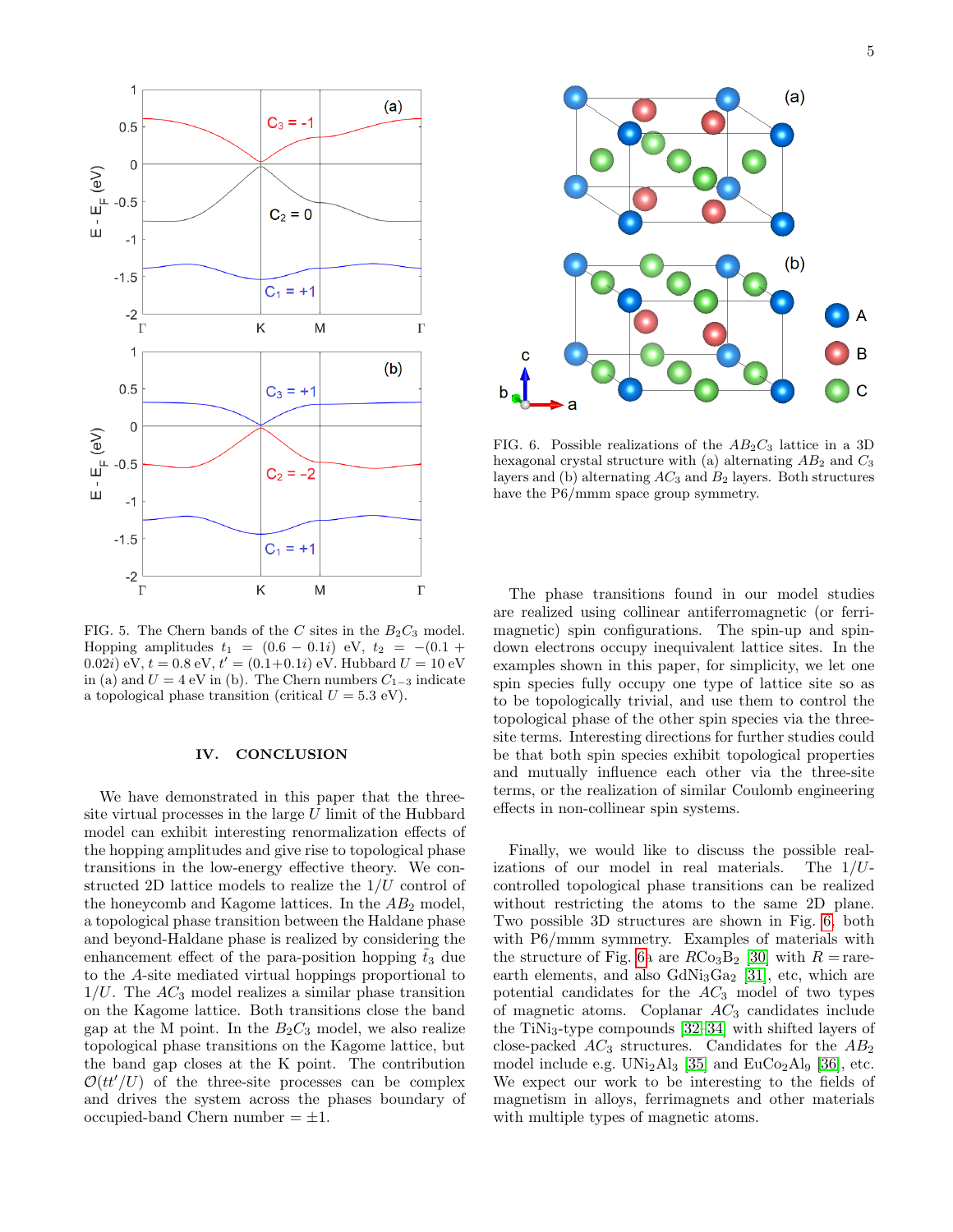### ACKNOWLEDGMENTS

This work is supported by the National Key Research and Development Program of China (2018YFA0307000), and the National Natural Science Foundation of China

(11874022). Z. H would thank the support of the 66th Chinese Postdoc Fellowship. We would also like to thank the helpful discussions with Prof. Biao Lian at Princeton Center for Theoretical Science in Princeton University at the early stage of this work.

### <span id="page-5-0"></span>Appendix A: Derivation of the low-energy effective Hamiltonian

By plugging Eq.  $(1)$  into Eq.  $(3)$ , one obtains

$$
H_{\text{eff}} = \sum_{ij\alpha\beta} t_{ij}^{\alpha\beta} P c_{i\alpha}^{\dagger} c_{j\beta} P - \frac{1}{U} \sum_{ijkl} \sum_{\alpha\beta\gamma\delta} t_{ij}^{\alpha\beta} t_{kl}^{\gamma\delta} P c_{i\alpha}^{\dagger} c_{j\beta} \bar{P} c_{k\gamma}^{\dagger} c_{l\delta} P. \tag{A1}
$$

Then plugging in Eq.  $(2)$ , one finds that the projections  $P$  pick out the following terms

$$
H_{\text{eff}} = \sum_{ij\alpha\beta} t_{ij}^{\alpha\beta} h_i h_j^{\dagger} b_{i\alpha}^{\dagger} b_{j\beta} - \frac{1}{U} \sum_{ijkl} \sum_{\alpha\beta\gamma\delta} \beta\gamma t_{ij}^{\alpha\beta} t_{kl}^{\gamma\delta} b_{i\alpha}^{\dagger} b_{j\bar{\beta}}^{\dagger} b_{k\bar{\gamma}} b_{l\delta} h_i (P d_j d_k^{\dagger} P) h_l^{\dagger}.
$$
 (A2)

The bosonic operators are automatically normal ordered. Notice that  $P d_j d_k^{\dagger} P = \delta_{jk}$ , because the doublon created must also be the doublon destructed so as to go back to the no-doublon subspace. One may then set  $j = k$  and rename the dummy indices  $l \mapsto j$  and  $\beta \leftrightarrow \delta$  to obtain

$$
H_{\text{eff}} = \sum_{ij} h_i h_j^{\dagger} \left[ \sum_{\alpha\beta} b_{i\alpha}^{\dagger} \left( t_{ij}^{\alpha\beta} - \frac{1}{U} \sum_k \sum_{\gamma\delta} \gamma\delta t_{ik}^{\alpha\delta} t_{kj}^{\gamma\beta} b_{k\bar{\delta}}^{\dagger} b_{k\bar{\gamma}} \right) b_{j\beta} \right]. \tag{A3}
$$

This result agrees with Eqs. [\(4\)](#page-1-1)–[\(5\)](#page-1-2) in the main text by defining the quantity in the square bracket as  $\tilde{t}_{ij}$ . All  $\mathcal{O}(1/U)$ renormalizations of  $\tilde{t}_{ij}$  are considered in this formalism. Then we do a particle-hole transformation  $h_i \mapsto f_i^{\dagger}$  to the holon operators and map the bosonic operators  $b_{i\sigma} \mapsto z_{i\sigma}$  to c-numbers and obtain

$$
H_{\text{eff}} = \sum_{ij} f_i^{\dagger} f_j \left[ \sum_{\alpha \beta} z_{i\alpha}^* z_{j\beta} \left( t_{ij}^{\alpha \beta} - \frac{1}{U} \sum_{k\gamma \delta} \gamma \delta t_{ik}^{\alpha \delta} t_{kj}^{\gamma \beta} z_{k\bar{\delta}}^* z_{k\bar{\gamma}} \right) \right] = \sum_{ij} \tilde{t}_{ij} f_i^{\dagger} f_j.
$$
 (A4)

In the special case that the bare hopping  $t_{ij}^{\alpha\beta} = t_{ij}^{\alpha} \delta_{\alpha\beta}$  conserves spin, we have

$$
\tilde{t}_{ij} = \sum_{\alpha\beta} z_{i\alpha}^* z_{j\beta} \left( t_{ij}^\alpha \delta_{\alpha\beta} - \frac{1}{U} \sum_k \alpha\beta \, t_{ik}^\alpha t_{kj}^\beta z_{k\bar{\alpha}}^* z_{k\bar{\beta}} \right). \tag{A5}
$$

Then the collinear ferrimagnetic structure in the z direction (perpendicular to the 2D lattice plane) with no double occupancy eliminates the  $\alpha \neq \beta$  terms because site k can only be occupied by one type of spin species. Therefore, one obtains Eq. [\(6\)](#page-1-3) in the main text.

## <span id="page-5-1"></span>Appendix B: Kagome Hamiltonian in terms of  $\tilde{t}_{1-3}$

In terms of the effective hoppings  $\tilde{t}_{1-3}$ , the full Kagome Hamiltonian  $H_C(\vec{k})$  contains 3 parts as defined by Eq. [\(11\)](#page-3-3): the nearest-neighbor hopping Hamiltonian as given by

$$
H_C^{(1)}(\vec{k}) = \begin{bmatrix} 0 & 2\tilde{t}_1 \cos\left(\vec{k}\cdot\frac{\vec{a}_1+\vec{a}_2}{2}\right) & 2\tilde{t}_1^* \cos\left(\vec{k}\cdot\frac{\vec{a}_2}{2}\right) \\ 2\tilde{t}_1^* \cos\left(\vec{k}\cdot\frac{\vec{a}_1+\vec{a}_2}{2}\right) & 0 & 2\tilde{t}_1 \cos\left(\vec{k}\cdot\frac{\vec{a}_1}{2}\right) \\ 2\tilde{t}_1 \cos\left(\vec{k}\cdot\frac{\vec{a}_2}{2}\right) & 2\tilde{t}_1^* \cos\left(\vec{k}\cdot\frac{\vec{a}_1}{2}\right) & 0 \end{bmatrix},
$$
\n(B1)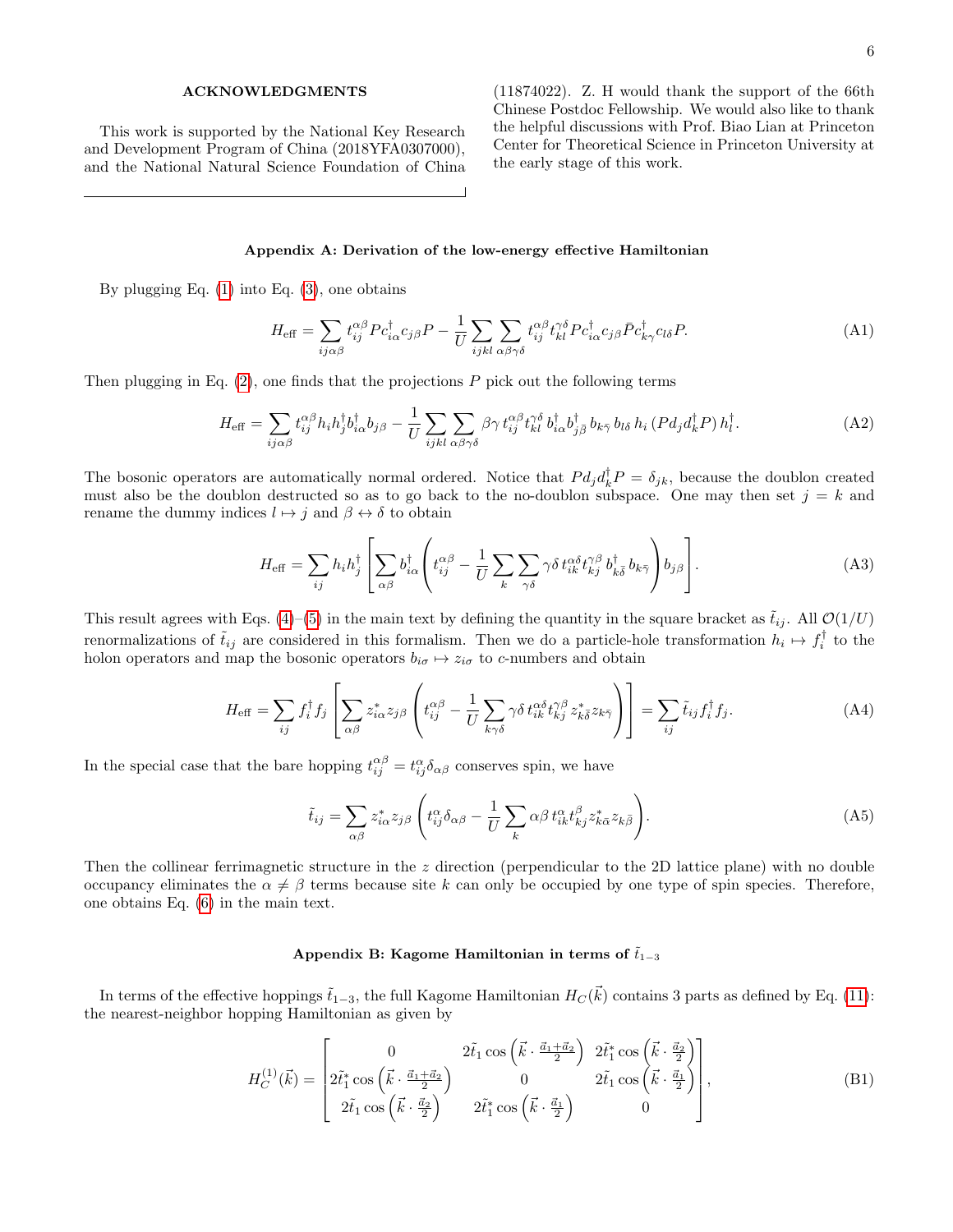the next-nearest-neighbor hopping Hamiltonian as given by

$$
H_C^{(2)}(\vec{k}) = \begin{bmatrix} 0 & 2\tilde{t}_2 \cos\left(\vec{k}\cdot\frac{\vec{a}_1-\vec{a}_2}{2}\right) & 2\tilde{t}_2^* \cos\left(\vec{k}\cdot\left(\vec{a}_1+\frac{\vec{a}_2}{2}\right)\right) \\ 2\tilde{t}_2 \cos\left(\vec{k}\cdot\frac{\vec{a}_1-\vec{a}_2}{2}\right) & 0 & 2\tilde{t}_2 \cos\left(\vec{k}\cdot\left(\frac{\vec{a}_1}{2}+\vec{a}_2\right)\right] \\ 2\tilde{t}_2 \cos\left[\vec{k}\cdot\left(\vec{a}_1+\frac{\vec{a}_2}{2}\right)\right] & 2\tilde{t}_2^* \cos\left(\vec{k}\cdot\left(\frac{\vec{a}_1}{2}+\vec{a}_2\right)\right] & 0 \end{bmatrix},\tag{B2}
$$

and the para-position hopping Hamiltonian as given by

$$
H_C^{(3)}(\vec{k}) = \begin{bmatrix} 2\tilde{t}_3 \cos(\vec{k} \cdot \vec{a}_1) & 0 & 0 \\ 0 & 2\tilde{t}_3 \cos(\vec{k} \cdot \vec{a}_2) & 0 \\ 0 & 0 & 2\tilde{t}_3 \cos(\vec{k} \cdot (\vec{a}_1 + \vec{a}_2)) \end{bmatrix},
$$
(B3)

all written in the atomic gauge. In the  $AC_3$  model, we consider the 1/U-control of all three effective hoppings  $t_{1-3}$ . In the B<sub>2</sub>C<sub>3</sub> model, we restrict ourselves to  $\tilde{t}_{1-2}$ , i.e., setting  $\tilde{t}_3 = 0$ .

- <span id="page-6-0"></span>[1] S. Sen, P. J. Wong, and A. K. Mitchell, The mott transition as a topological phase transition, [Phys. Rev.](https://doi.org/10.1103/PhysRevB.102.081110) B 102[, 081110 \(2020\).](https://doi.org/10.1103/PhysRevB.102.081110)
- [2] S. Rufo, N. Lopes, M. A. Continentino, and M. A. R. Griffith, Multicritical behavior in topological phase transitions, Phys. Rev. B 100[, 195432 \(2019\).](https://doi.org/10.1103/PhysRevB.100.195432)
- [3] N. P. Mitchell, L. M. Nash, and W. T. M. Irvine, Realization of a topological phase transition in a gyroscopic lattice, Phys. Rev. B 97[, 100302 \(2018\).](https://doi.org/10.1103/PhysRevB.97.100302)
- <span id="page-6-1"></span>[4] Y. Wang and L. Fu, Topological phase transitions in multicomponent superconductors, [Phys. Rev. Lett.](https://doi.org/10.1103/PhysRevLett.119.187003) 119, [187003 \(2017\).](https://doi.org/10.1103/PhysRevLett.119.187003)
- <span id="page-6-2"></span>[5] D. Nevola, H. X. Li, J.-Q. Yan, R. G. Moore, H.- N. Lee, H. Miao, and P. D. Johnson, Coexistence of surface ferromagnetism and a gapless topological state in mnbi<sub>2</sub>te<sub>4</sub>, [Phys. Rev. Lett.](https://doi.org/10.1103/PhysRevLett.125.117205) **125**, 117205 (2020).
- <span id="page-6-8"></span>[6] V. Ivanov, X. Wan, and S. Y. Savrasov, Topological insulator-to-weyl semimetal transition in strongly correlated actinide system unisn, [Phys. Rev. X](https://doi.org/10.1103/PhysRevX.9.041055) 9, 041055 [\(2019\).](https://doi.org/10.1103/PhysRevX.9.041055)
- <span id="page-6-3"></span>[7] J. Wang, B. Lian, and S.-C. Zhang, Electrically tunable magnetism in magnetic topological insulators, [Phys. Rev.](https://doi.org/10.1103/PhysRevLett.115.036805) Lett. **115**[, 036805 \(2015\).](https://doi.org/10.1103/PhysRevLett.115.036805)
- <span id="page-6-4"></span>[8] X. Zhai and G. Jin, Photoinduced topological phase transition in epitaxial graphene, [Phys. Rev. B](https://doi.org/10.1103/PhysRevB.89.235416) 89, 235416 [\(2014\).](https://doi.org/10.1103/PhysRevB.89.235416)
- [9] L. Wang, H.-H. Hung, and M. Troyer, Topological phase transition in the hofstadter-hubbard model, [Phys. Rev.](https://doi.org/10.1103/PhysRevB.90.205111) B 90[, 205111 \(2014\).](https://doi.org/10.1103/PhysRevB.90.205111)
- <span id="page-6-5"></span>[10] Z. Cai, S. Chen, S. Kou, and Y. Wang, Properties of a class of topological phase transitions, [Phys. Rev. B](https://doi.org/10.1103/PhysRevB.78.035123) 78, [035123 \(2008\).](https://doi.org/10.1103/PhysRevB.78.035123)
- <span id="page-6-6"></span>[11] C. De Franco, L. F. Tocchio, and F. Becca, Metalinsulator transitions, superconductivity, and magnetism in the two-band hubbard model, [Phys. Rev. B](https://doi.org/10.1103/PhysRevB.98.075117) 98, 075117 [\(2018\).](https://doi.org/10.1103/PhysRevB.98.075117)
- <span id="page-6-7"></span>[12] K. Misumi, T. Kaneko, and Y. Ohta, Mott transition and magnetism of the triangular-lattice hubbard model with next-nearest-neighbor hopping, [Phys. Rev. B](https://doi.org/10.1103/PhysRevB.95.075124) 95, 075124

[\(2017\).](https://doi.org/10.1103/PhysRevB.95.075124)

- <span id="page-6-9"></span>[13] Q. Zhu, Q. Tong, H. Sun, Y. Wang, and W. Yao, Coulomb effects on topological band inversion in the moiré of WSe2/BAs heterobilayer, [2D Materials](https://doi.org/10.1088/2053-1583/ab38d4) 6, [045037 \(2019\).](https://doi.org/10.1088/2053-1583/ab38d4)
- <span id="page-6-10"></span>[14] M. Rösner and J. L. Lado, Coulomb-engineered topology (2020), [arXiv:2008.07990 \[cond-mat.str-el\].](https://arxiv.org/abs/2008.07990)
- <span id="page-6-11"></span>[15] X. Lei and Z. Jun, Slave-fermion mean-field theory of heisenberg model, [Communications in Theoretical](https://doi.org/10.1088/0253-6102/48/2/032) Physics 48[, 363 \(2007\).](https://doi.org/10.1088/0253-6102/48/2/032)
- [16] D. Yoshioka, Slave-fermion mean field theory of the hubbard model, [Journal of the Physical Society of Japan](https://doi.org/10.1143/JPSJ.58.1516) 58[, 1516 \(1989\).](https://doi.org/10.1143/JPSJ.58.1516)
- <span id="page-6-12"></span>[17] C. Jayaprakash, H. R. Krishnamurthy, and S. Sarker, Mean-field theory for the t-j model, [Phys. Rev. B](https://doi.org/10.1103/PhysRevB.40.2610) 40, [2610 \(1989\).](https://doi.org/10.1103/PhysRevB.40.2610)
- <span id="page-6-13"></span>[18] H. Ohnishi, K. Katoh, and K. Motizuki, Magnetic phase diagram of system with two different atoms in unit cell, [Journal of Magnetism and Magnetic Materials](https://doi.org/https://doi.org/10.1016/0304-8853(83)90150-6) 31-34, 55 [\(1983\).](https://doi.org/https://doi.org/10.1016/0304-8853(83)90150-6)
- [19] M. MARCOS, P. ROMERO, and J.-L. SERRANO, Cheminform abstract: Nematic liquid crystal materials containing nickel(ii) or copper(ii) atoms. two different kinds of magnetic behaviour., [ChemInform](https://doi.org/https://doi.org/10.1002/chin.199016323) 21 (1990), [https://onlinelibrary.wiley.com/doi/pdf/10.1002/chin.199016323.](https://arxiv.org/abs/https://onlinelibrary.wiley.com/doi/pdf/10.1002/chin.199016323)
- [20] P. Wang, W. Ren, L. Bellaiche, and H. Xiang, Predicting a ferrimagnetic phase of zn2feoso6 with strong magnetoelectric coupling, [Phys. Rev. Lett.](https://doi.org/https://doi.org/10.1103/PhysRevLett.114.147204) 114, 147204 (2015).
- <span id="page-6-14"></span>[21] M. Halder, S. M. Yusuf, M. D. Mukadam, and K. Shashikala, Magnetocaloric effect and critical behavior near the paramagnetic to ferrimagnetic phase transition temperature in tbco<sub>2−x</sub>fe<sub>x</sub>, [Phys. Rev. B](https://doi.org/10.1103/PhysRevB.81.174402) 81, 174402 [\(2010\).](https://doi.org/10.1103/PhysRevB.81.174402)
- <span id="page-6-15"></span>[22] J. Gouveia and R. Dias, Magnetic phase diagram of the hubbard model in the lieb lattice, [Journal of Magnetism](https://doi.org/https://doi.org/10.1016/j.jmmm.2015.02.005) [and Magnetic Materials](https://doi.org/https://doi.org/10.1016/j.jmmm.2015.02.005) 382, 312 (2015).
- <span id="page-6-16"></span>[23] G. Z. Wel, H. Q. Nie, and K. Y. Zhang, Correlation effects of the antiferromagnetic phase in the hubbard model, [physica status solidi \(b\)](https://doi.org/https://doi.org/10.1002/pssb.2221560137) 156, 363 (1989).